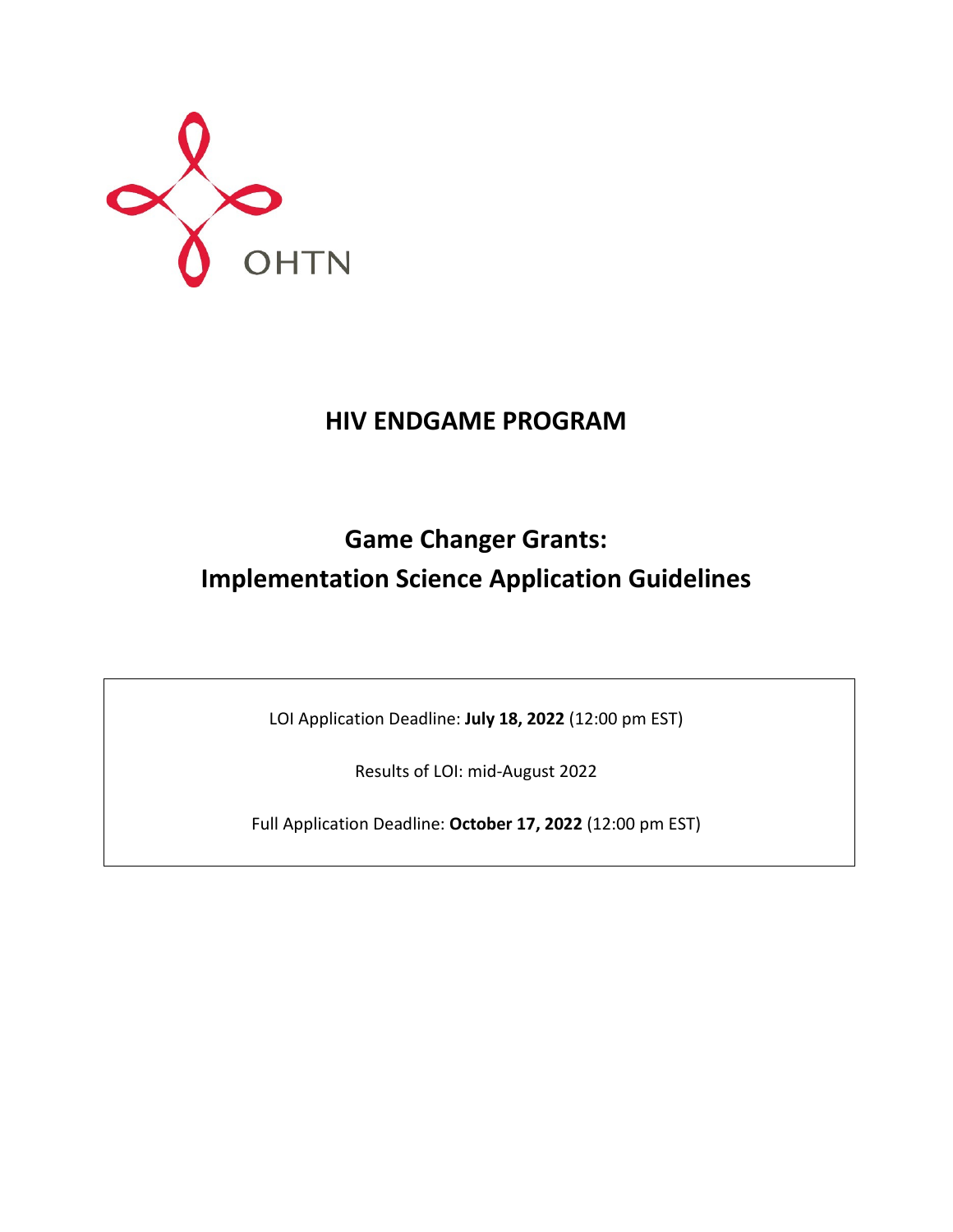[The OHTN HIV Endgame Program](#page-2-0) [Other Relevant Programs](#page-3-0) **Grant [Description](#page-3-1)** [Funds Available](#page-4-0) [Eligibility Criteria](#page-4-1) [Expected Commitments](#page-5-0) [How to Apply](#page-5-1)

#### **a. [Letter of Intent](#page-5-2)**

*[Project Description](#page-5-3) Team [Description](#page-6-0) [Budget](#page-6-1) [Applicant](#page-7-0) CCV [Disclosure Statement](#page-7-1)*

## **b. [Full Application](#page-7-2)**

*[Financial Administrator Information](#page-8-0) [Plain Language Summary](#page-8-1) [Project Proposal](#page-8-2) [Timeline](#page-9-0) [Team Description](#page-9-1) [Budget & Budget Justification](#page-9-2) [Nominated Principal Applicant CCV](#page-10-0) [Co-Principal Applicant](#page-10-1) CCVs [Host Institution Information](#page-10-2) [Letters of Support/Collaboration](#page-10-3) [Appendices](#page-10-4)* **[Submitting the Proposal](#page-11-0)** *[Team CCVs](#page-11-1) [Ethics Documents](#page-11-2) [Signature Page](#page-11-3)* [Additional Resources](#page-12-0) [Evaluation Criteria and Review Process](#page-13-0) [OHTN Engagement Accord](#page-14-0) [Reporting Requirements](#page-14-1) [Communication Requirements](#page-15-0)

[Contact Information](#page-16-0)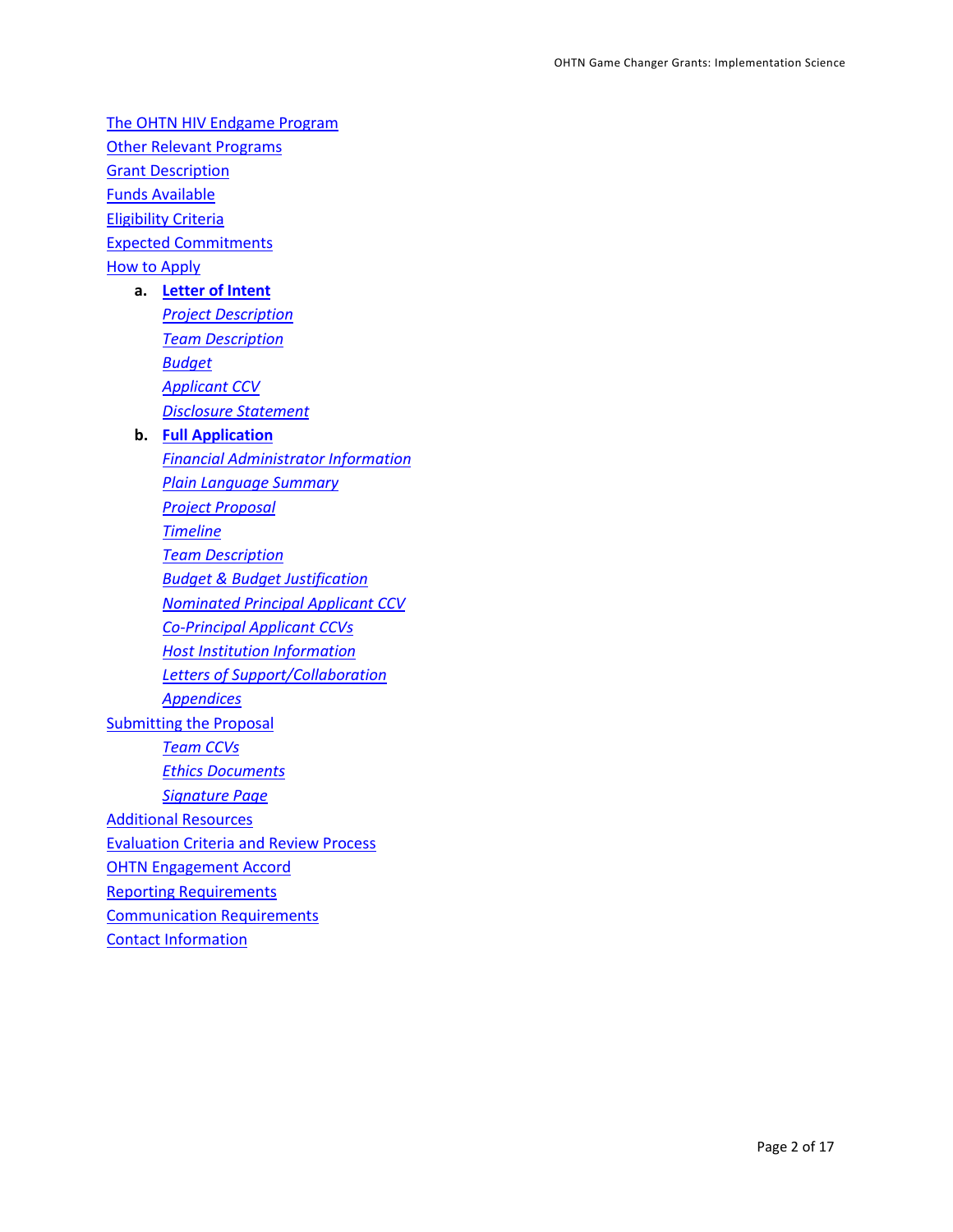## <span id="page-2-0"></span>**The OHTN HIV Endgame Program**

Ontario is at a tipping point in our efforts to stop HIV. In chess, the endgame is a critical stage where the tactics selected determine the outcome. The OHTN HIV Endgame Program draws on Ontario's expertise to improve our tactical response to HIV. This requires a strategic approach to data and evidence use; innovative and rapid generation of evidence; and flexibility to change course when a new approach is ineffective or unsuccessful. The ultimate goal is to enhance HIV programming and service delivery, design effective integrated HIV health and social services, improve the health and well-being of people living with HIV, and eradicate HIV infections.

The OHTN HIV Endgame Program funds groundwork to support the design, implementation, improvement, and scale-up of programs and services that move Ontario closer to reaching the HIV endgame. The program supports data, evidence-sharing, and impact activities that will:

- Meet the needs of [populations in Ontario most affected by HIV](#page-3-2)
- Drive changes in policy and practice across the HIV prevention, engagement, and care cascade
- Lead to more integrated health and social services
- Identify effective ways to address the social determinants of health for communities most affected by HIV
- Contribute to a [rapid learning HIV health and social system](http://www.ohtn.on.ca/about/rapid-learning/)

The OHTN will actively support applicants with a demonstrated program of data, evidence-sharing, and impact that explicitly advances a rapidly evolving health and social system for HIV and adheres to the following steps of rapid learning:

- Identifies where we most need to "move the dial" through a rigorous and systematic process of inquiry
- Gathers timely data and informs the design of practice innovations, generates new approaches, and measures outcomes
- Implements evidence-informed approaches and interventions, monitors their implementation, evaluates their impact, and adjusts as required
- Sustains effective local approaches and supports their scale up across the system
- Creates a rapid learning and improvement culture (competencies and capacity) within our sector that fosters training, evaluation, and innovation

Through its strategic planning process and consultations with its stakeholders, OHTN has identified seven areas of rapid learning and improvement. The OHTN HIV Endgame Program will support data, evidencesharing, and impact initiatives that will drive change in one or more of these areas of learning.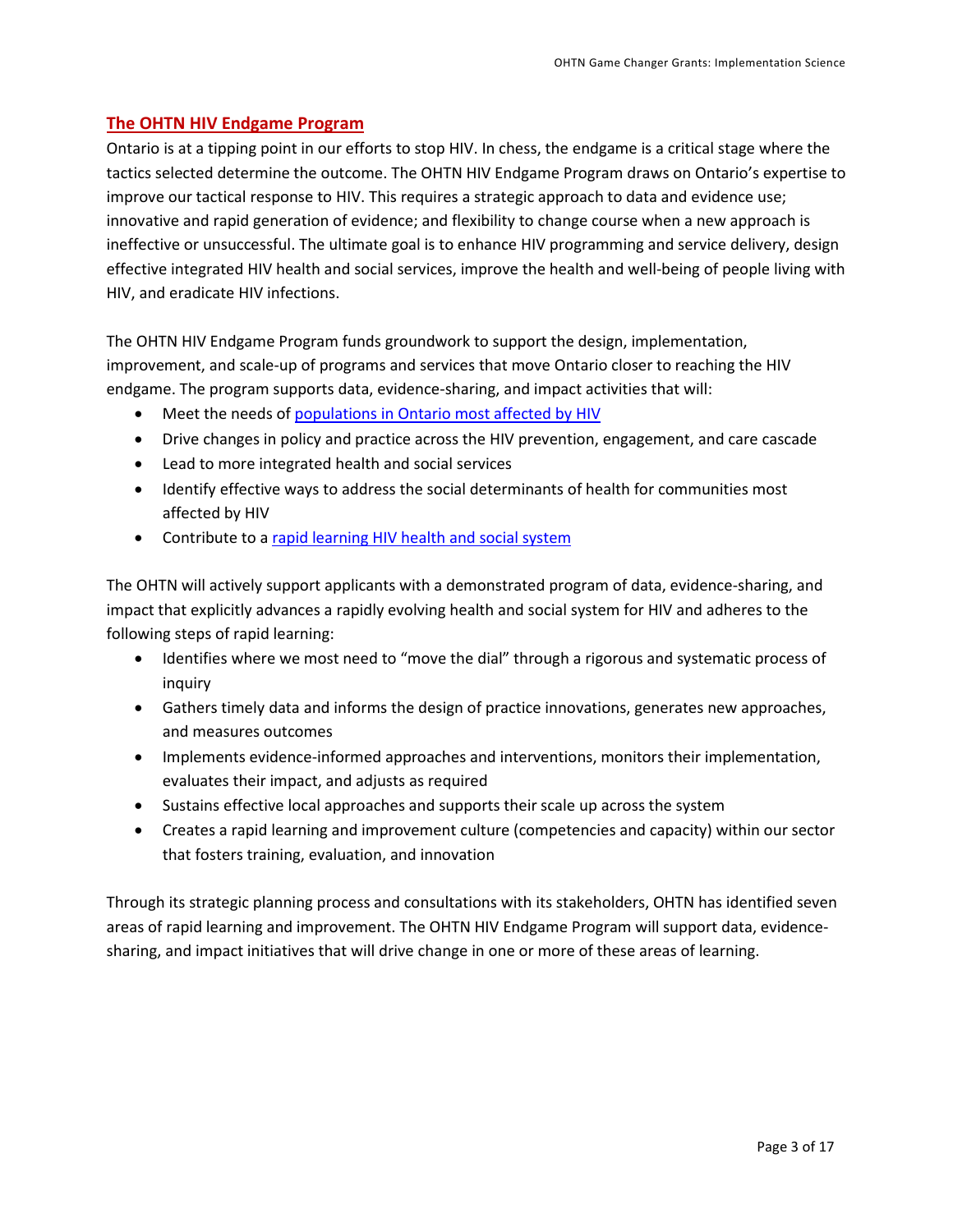## *Rapid Learning Areas*

- <span id="page-3-3"></span>• Effective PrEP scale-up in Ontario
- Population-focused prevention and health promotion
- HIV testing
- Linkage, adherence, and retention in care
- Clinical care standards and capacity
- Integration of services
- Mental health and well-being of people living with and at risk of HIV (including stigma reduction)

## **Populations most affected by HIV**

- <span id="page-3-2"></span>• People living with HIV
- Men who have sex with men
- People who use drugs
- African, Caribbean, and Black communities
- Indigenous communities
- Women\* *Women\* = Cis and Trans women, including African,*

*Caribbean and black women, women who use drugs, Indigenous women, and other women who face systemic and social inequities, are more likely to be exposed to HIV through a sexual or drug using partner.*

## <span id="page-3-0"></span>**Other Relevant Programs**

The OHTN offers other services that might be of relevance or use to potential applicants before or during the implementation of their program of data, evidence-sharing, and impact activities. Please see the list of available services listed under [Additional Resources](#page-12-0) to determine which one is best aligned with your interest and application.

## <span id="page-3-1"></span>**Grant Description**

The Game Changer Grants are investigator-driven grants that will build on the innovation and engagement of Ontario's HIV community to generate knowledge, pilot and scale up game-changing interventions. In this grant category, we are asking applicants to imagine how systems and services in Ontario could work better and propose high-reward opportunities for data, evidence-sharing, and impact. Although this grant is investigator-driven, all data, evidence-sharing, and impact ideas should be rooted in the needs of individuals living with and at risk of HIV and grounded by relationships with the front-line providers who will deliver the envisioned services and interventions.

The **Implementation Science Grant** funds the development of sustainable, effective HIV programs and services. The goal is to promote the utilization and adoption of evidence-based HIV interventions; support the planning, execution, and implementation of HIV interventions using appropriate implementation science methodologies; and improve HIV programs and services by cultivating regular uptake of evidencebased practice. This funding stream will support implementation science initiatives that will contribute to a rapid learning system for HIV. The project should address a clear care or quality gap in the current HIV care cascade, or health and social system.

**Implementation Science Grants** provide operating dollars for data, evidence-sharing, and impact activities. Successful projects will demonstrate a multi-disciplinary approach to data and implementation; integrate planning for evidence-sharing; advance effective ways to use Ontario resources to drive change; and contribute towards [a rapid learning health and social system](http://www.ohtn.on.ca/about/rapid-learning/) for HIV.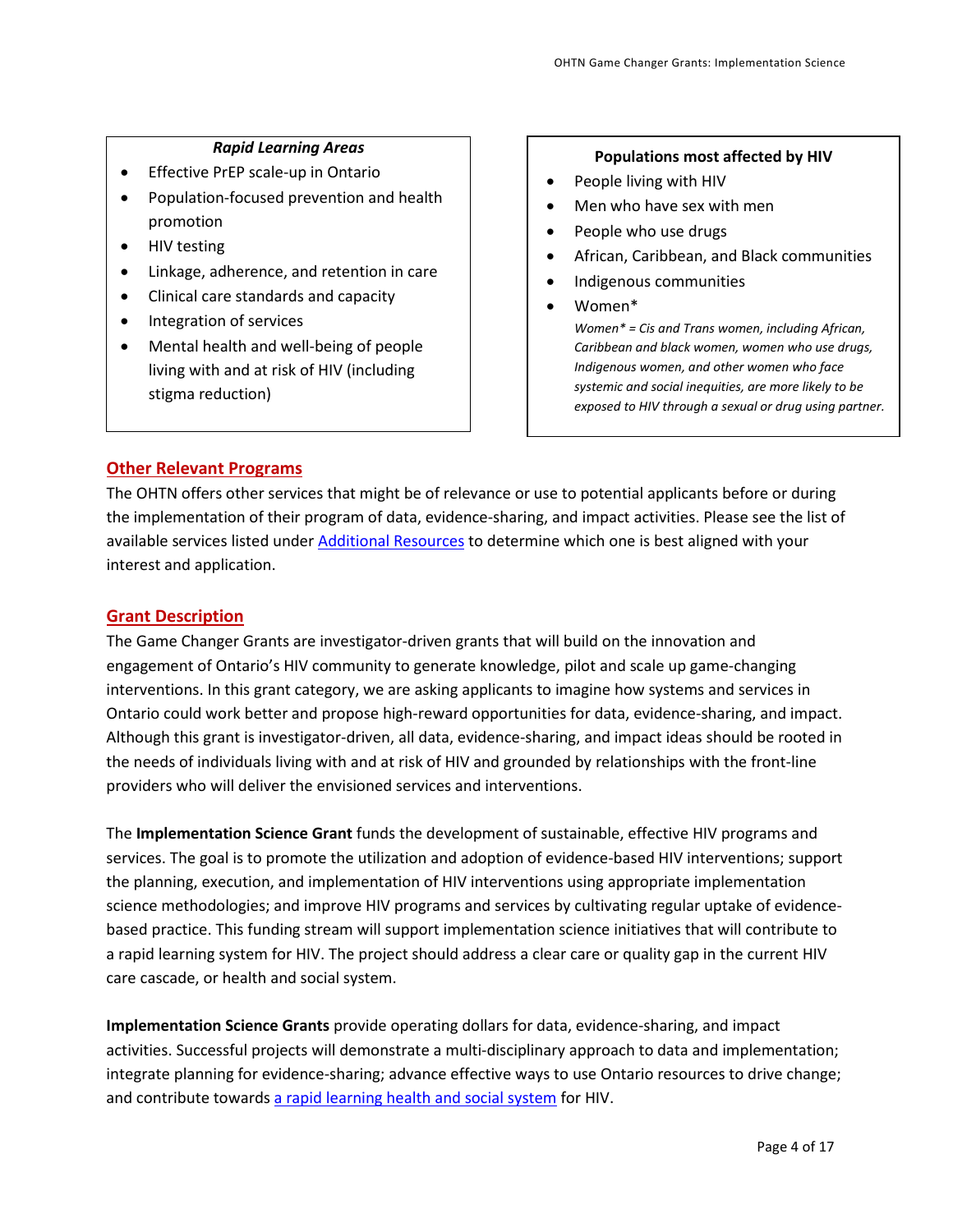During the grant term, grantees are expected to:

- Be an active part of the OHTN network and the broader Ontario HIV community
- Generate new evidence to improve the HIV prevention, engagement, and care cascade in Ontario
- Participate in OHTN initiatives, including policy exchanges, roundtables, collective impact groups, and research and community consultations
- Collaborate with, share information with, and seek feedback from other OHTN-funded innovators and the broader network, especially those communities impacted and affected by the activities proposed
- Build relationships with community members, front-line care providers, and policymakers; establish clear plans for evidence-sharing beyond academia; and be open to participating in learning and improvement processes within the HIV sector

## <span id="page-4-0"></span>**Funds Available**

Duration: up to 3 years Maximum annual funding: \$150,000 - \$250,000

Payments will be made annually based on satisfactory progress and financial [reporting](#page-14-1) (see reporting [requirements\)](#page-14-1)

## <span id="page-4-1"></span>**Eligibility Criteria**

The OHTN seeks proposals from outstanding multidisciplinary teams that:

- Have a documented history of working with people living with HIV, clinicians, community-based organizations, policy makers, and researchers in a collaborative and culturally respectful manner
- Have a documented history of engaging in evaluation, implementation practice, or implementation science
- Have developed a data and evidence-sharing plan that:
	- o Meaningfully engages affected communities throughout the project, including decision making, evidence sharing, and implementation of results
	- $\circ$  Is solution-focused; seeks to develop, implement, and evaluate interventions, programs, services, treatments, or policies to address the issues that are relevant to the populations most affected by HIV in Ontario
	- $\circ$  Will support implementation of a new or improved intervention, program, service, treatment, or policy that will lead to change
	- o Will contribute to a rapid learning health and social system for HIV in Ontario
- Have a Nominated Principal Applicant who:
	- $\circ$  Holds a primary appointment at an appropriate host organization in Ontario. Eligible institutions include university faculties and departments, research institutes and hospitals, and HIV agencies
	- o Has primary employment and residence in Ontario

As a condition of OHTN funding, applicants and all members of their project team are expected to adhere to the [Tri-Council Policy Statement: Ethical Conduct for the Research Involving Humans \(Version 2\).](http://www.pre.ethics.gc.ca/eng/policy-politique_tcps2-eptc2_2018.html)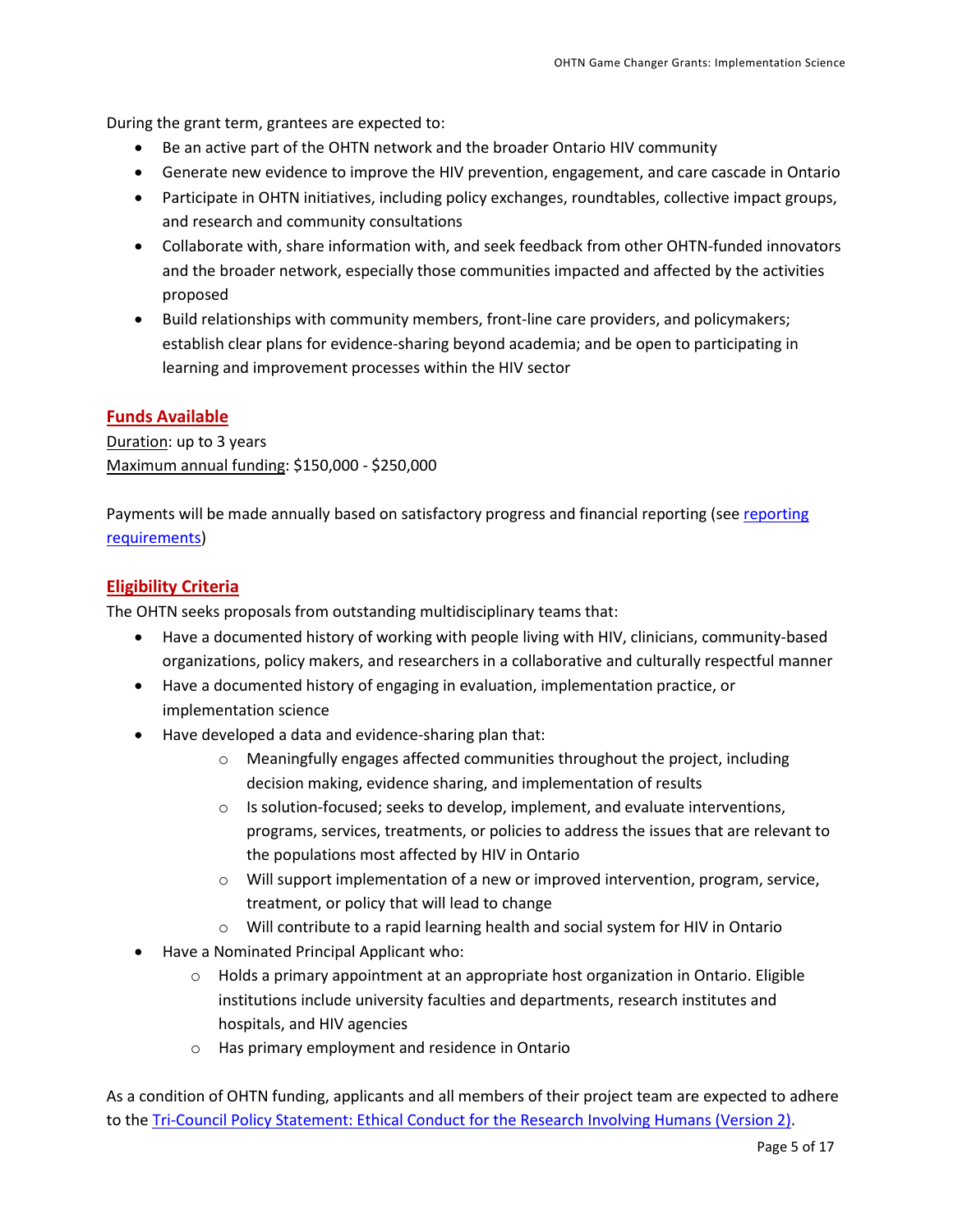## <span id="page-5-0"></span>**Expected Commitments**

The Nominated Principal Applicant is expected to:

- Participate in rapid learning and improvement initiatives that emerge from OHTN's collective impact work
- Collaborate closely with the OHTN and other OHTN-funded leaders, and be an active member of the broader HIV community in Ontario
- Apply a multidisciplinary approach
- Work with a Community Advisory Committee made up of people living with HIV, clinicians, community-based organizations, policy makers, and researchers to inform the development of project activities and future priorities.

## <span id="page-5-1"></span>**How to Apply**

Applicants must submit a Letter of Intent for review by **July 18, 2022 at 12:00pm (EST)**.

If approved by the review committee, the applicant will be invited to submit a full application. Notifications will be sent to successful candidates by email in mid-August 2022.

The deadline to submit a full application is **October 17, 2022 at 12:00pm (EST).** 

## <span id="page-5-2"></span>**Letter of Intent (LOI)**

Applicants will complete and submit an LOI application via the [OHTN grants portal.](https://apply-ohtn-on.smapply.io/) The required steps are described below:

- 1. Create or log in to your OHTN grants portal account. Please note: incomplete applications may be saved and returned to at a later date
- 2. Complete th[e Eligibility Questions](#page-4-1)
- 3. Complete Implementation Science LOI Application Form:
	- Complete Nominated Principal Applicant contact information
	- Complete Amount Requested (see: [Funds Available\)](#page-4-0)
	- Complete Duration of Grant (up to 3 years)
	- Indicate relevant [areas of learning and improvement](#page-3-3)
- 4. Upload a [Project Description](#page-5-3)
- 5. Upload [Team Description](#page-6-0)
- 6. Upload **Budget**
- 7. Upload [Applicant CCV](#page-7-0)
- 8. Upload a completed [Disclosure Statement](#page-7-1)
- 9. Review an[d submit](#page-11-0) your application by the deadline

**Note:** All uploads should be in PDF format.

#### <span id="page-5-3"></span>**Project Description**

The project description (max. 4 pages, excluding references) should contain the following information: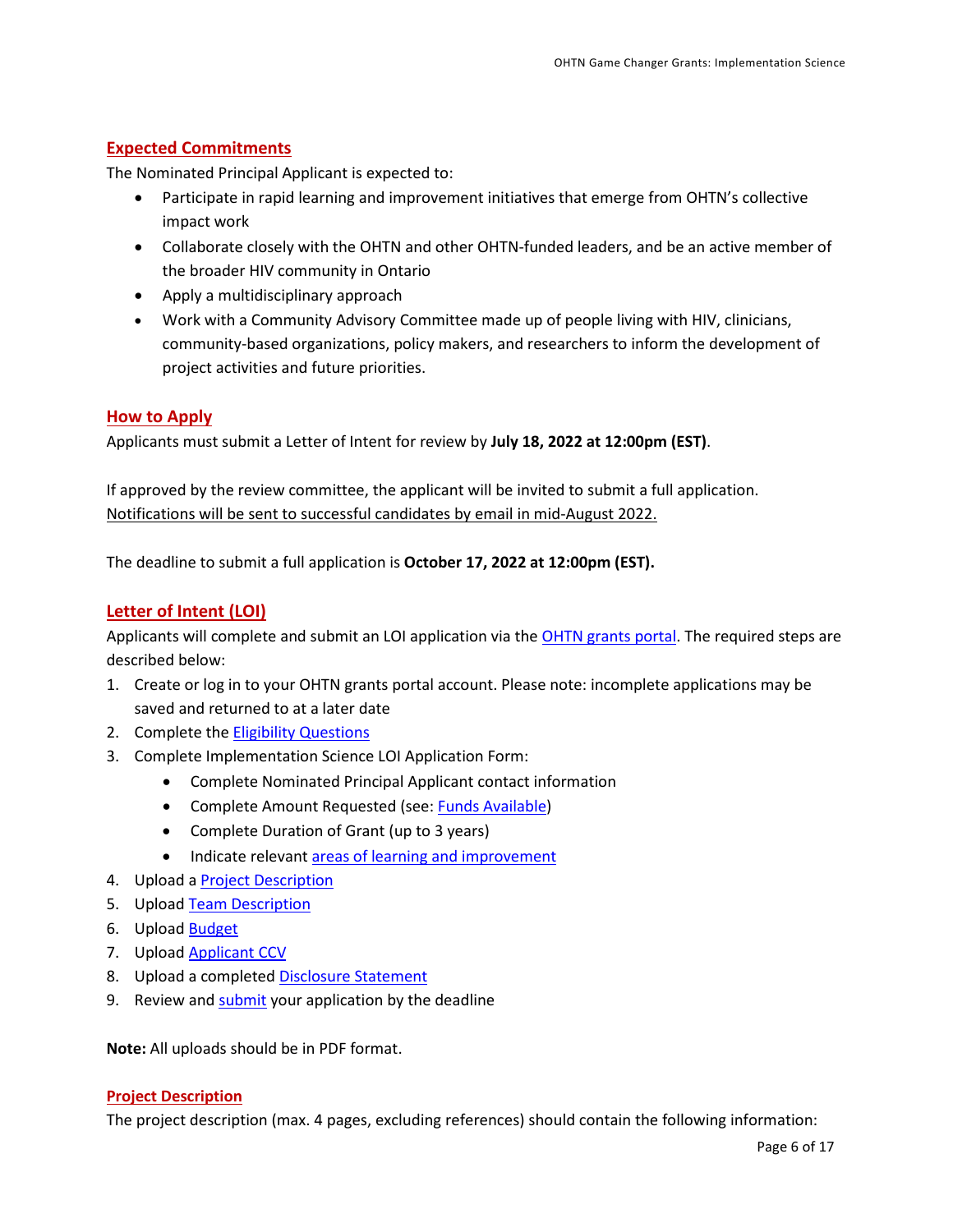#### a. **Background**

- Provide a statement of justification for the project
- Indicate how this project will change programs, services, or care delivery or improve the health of people living with or at risk of HIV
- Explain the project's relevance to the grant [description](#page-3-1)

## b. **Implementation Science Framework, Theory, and Methodologies**

- Applicants must use an **implementation science conceptual model or theory** to frame the questions, aims and objectives, hypotheses, processes, and outcome measures
- Provide an overview of the proposed project, which includes: the questions or issues to be addressed, the objectives, the proposed implementation science design and methodology, a description of the intervention being implemented, and its effectiveness
- Explain why the proposed project is worth funding compared to alternatives. Emphasize why this project is unique and how this work could drive evidence-based improvements in Ontario
- Justify the proposed project's feasibility and ability to address implementation science outcomes
- Outline which stakeholders will be engaged and how they will be involved in the project

## c. **Readiness of Current Environment**

- Provide a brief overview of the current environment as it applies to the care quality gap and the facilitators or barriers it presents to the proposed intervention
- Describe any readiness assessments that have been completed or that will be undertaken prior to a full application submission
- Describe how the proposed project aligns with the setting's priorities and identify strategies to address barriers to implementation
- Indicate how the project will be successfully adapted or developed given the ongoing restrictions of COVID-19

#### d. **Policy and Funding Context**

- Describe how the proposal aligns with existing policy trends at the organizational, regional, or provincial levels (as applicable)
- Describe the potential impact on policy and linkage to funding environment
- Highlight the dissemination strategies and contribution to current policy

## <span id="page-6-0"></span>**Team Description**

Describe the relevant experience, education, and expertise of all team members. Please identify gaps in expertise and plans to fill them, where applicable. Describe the implementation science-specific expertise and experience on the team.

#### <span id="page-6-1"></span>**Budget** (max. 1 page)

- a. Provide a budget that broadly shows expenses and a proposed allocation of funds
- b. Describe what the requested funds will be used for. How will the funds be used to develop the team and the proposed project?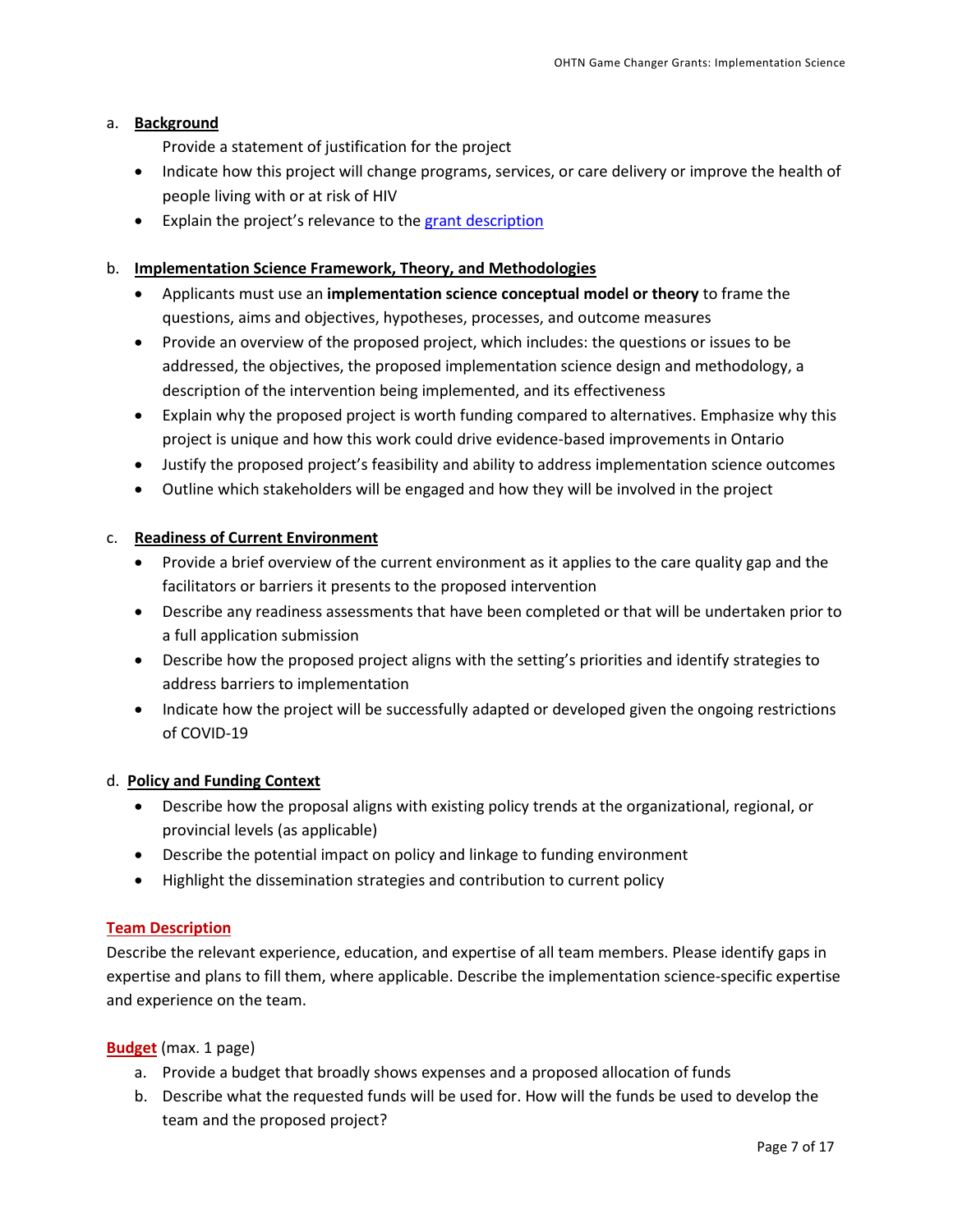c. Outline whether and how the funds will be used to collect data, host relevant meetings, support stakeholder engagement, advance the project, etc.

## <span id="page-7-0"></span>**Applicant CCV**

The Nominated Principal Applicant should include a complete[d Common CV](https://ccv-cvc.ca/indexresearcher-eng.frm) using the CIHR biosketch.

## <span id="page-7-1"></span>**Disclosure Statement**

Th[e Disclosure Statement Form](https://apply-ohtn-on.smapply.io/protected/resource/eyJoZnJlIjogOTkyMzg1MzAsICJ2cSI6IDE3Mzc3Nn0/) should be downloaded and completed as instructed. The Disclosure Statement allows applicants to disclose, in advance, any involvement with the OHTN that may be relevant to our [conflict of interest policies.](http://www.ohtn.on.ca/policies-and-guidelines/conflict-of-interest-policy/) Any questions regarding this disclosure statement or our funding policy should be directed to [Arju Nishimura,](mailto:anishimura@ohtn.on.ca) Lead, HIV Endgame Program.

# **\*\*\*End of LOI Stage\*\*\*** *Successful applicants will be invited to submit a full application and notified in mid-August 2022.*

## <span id="page-7-2"></span>**Full Application**

- 1. Log in to your **OHTN** grants portal account. Please Note: Incomplete applications may be saved and returned to at a later date
- 2. Provide [Financial Administrator Information](#page-8-0)
- 3. Complete the Game Changer Grant Full Application Form:
	- Review Nominated Principal Applicant contact information
	- Complete Co-Principal Applicant(s) contact information
	- Complete Co-Investigator(s) contact information
	- Complete Collaborator(s) Knowledge User(s) contact information
	- Indicate relevant [areas of learning and improvement](#page-3-3)
	- Complete th[e Plain Language Summary](#page-8-1)
- 4. Upload [Project Proposal](#page-8-2)
- 5. Upload [Timeline](#page-9-0)
- 6. Upload [Team Description](#page-9-1)
- 7. Upload [Budget & Budget Justification](#page-9-2)
- 8. Upload **Nominated Principal Applicant CCV**
- 9. Upload [Co-Principal Applicant](#page-10-1) CCVs
- 10. Upload [Host Institution Information](#page-10-2)
- 11. Upload [Letters of Support/Collaboration](#page-10-3)
- 12. Upload [Appendices](#page-10-4)
- 13. Review an[d submit](#page-11-0) your application by the deadline

**Note:** All uploads should be in PDF format.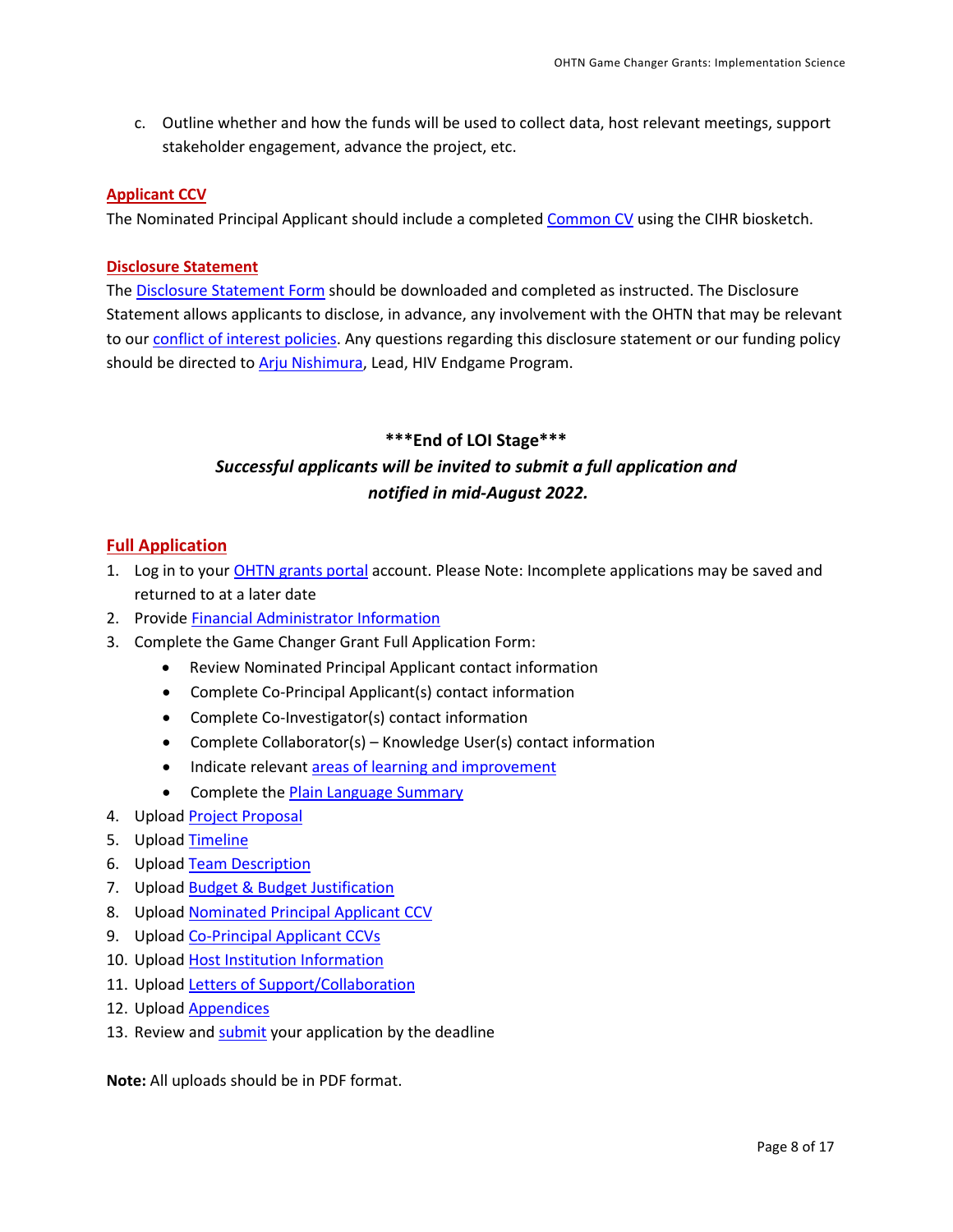## <span id="page-8-0"></span>**Financial Administrator Information**

Please provide the contact information of the financial administrator at your institution. The financial administrator is the person responsible for the financial management and reporting at the institution with which you are affiliated as the Nominated Principal Applicant. Once the task is submitted, the financial administrator will receive an email asking them to log in to the grants portal and complete a short form.

**Note**: You will not be able to submit your application until the host institution administrator has submitted this information. To ensure adequate time for their response, please complete this task no later than 2 weeks prior to the application deadline.

#### <span id="page-8-1"></span>**Plain Language Summary**

Provide a concise summary of the project activities and the anticipated impact on the populations most affected by HIV and the HIV epidemic in Ontario more broadly. Describe the evidence-sharing approaches that will be implemented to facilitate the desired outcomes and impact. Note: this summary will be posted on the OHTN website if the project is awarded. *(maximum 300 words, entered directly into application form)*

## <span id="page-8-2"></span>**Project Proposal** (max. 16 pages, excluding references)

The proposal should illustrate a clear rationale for the support being requested and address the following. The order and number of pages are provided as suggested guidelines only.

## a) **Background** *(2-3 pages suggested)*

- Provide a brief background and rationale for the proposed project, including relevant literature review or systematic review
- Explain why the current intervention will work best to benefit populations most affected by HIV in Ontario and will be most successful in the setting where the intervention is to be provided
- Provide an in-depth analysis of the current environment and the facilitators or barriers it presents to scale-up of the proposed intervention, as applicable
- Report on the completed readiness assessment outlined during the LOI stage

#### b) **Methods, Measurement, and Analysis** *(5-7 pages suggested)*

- Describe how implementation science strategies and processes are linked to stated aims and objectives, setting, and outcome measures
- Justify the use of proposed implementation science strategies using a theoretical framework
- Explain how the implementation science strategies will be observed or empirically tested
- Outcomes must be implementation science-related and clearly linked to the objectives of the proposed project
- Measurement and data analysis plans must describe how all variables and outcomes will be measured and how they are appropriate for the proposed project, using clear theoretical justification

## c) **Feasibility of Proposed Research Design and Methods** *(2-3 pages suggested)*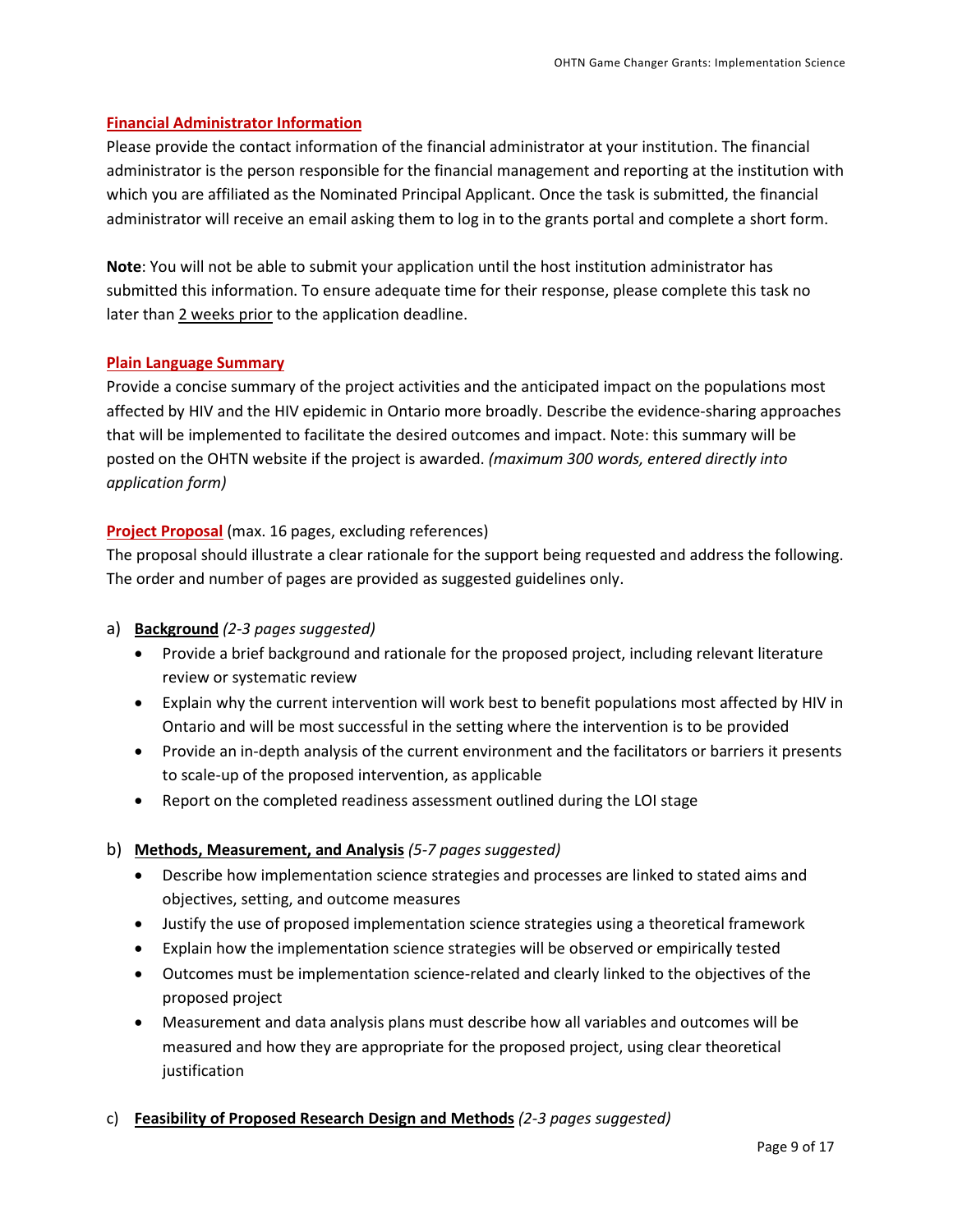- Justify why the proposed project's methods, interventions, and other components are achievable and preferable to alternatives
- Present an overview of the existing resources and local environment, and explain how this will strengthen your implementation work
- Discuss anticipated challenges, limitations, and proposed solutions
- Discuss the ethical implications of the proposed work (including risks to individuals and communities) and how they will be mitigated
- Discuss previous successes in moving results into action at the program, practice, or policy levels
- d) **Impacts** (*2-3 pages suggested)*
	- Describe the envisioned short-, medium-, and long-term outcomes of this work, how it will impact one or more of th[e populations most affected by HIV](#page-3-2) in Ontario, and the steps required to achieve that impact
	- Explain how this grant will drive change within the grant period
	- Describe the [areas of learning and improvement](#page-3-3) that will be addressed by the proposed project
	- Where applicable, describe what is needed to achieve effectiveness and sustainability

*Proposals should be no more than 16 pages (not including references), single spaced, minimum 11-point font, with 1" margins. Proposals, including references, must be converted to PDF prior to upload.*

#### <span id="page-9-0"></span>**Timeline**

Create a year-by-year timeline for the proposed activities, including anticipated outcomes and impacts, and relevance to areas of learning and improvement. A template is available on the [online grants portal.](https://apply-ohtn-on.smapply.io/)

#### <span id="page-9-1"></span>**Team Description**

- a. Describe the relevant experience and education of all team members (Co-Principal Applicants and Co-Applicants), as well as Collaborators and Knowledge Users when they play an integral role in the project
- b. Identify gaps in expertise and plans to fill them
- c. Outline what role each team member plays in the operationalization of the proposed project
- d. Describe the implementation science-specific expertise or experience on the team
- e. Describe the team governance and management

#### <span id="page-9-2"></span>**Budget & Budget Justification**

Complete the **budget template** for each year of the grant being requested. Maximum annual funds available and grant duration are listed under **Funds Available**.

Include a separate narrative that justifies the requested budget using the following guidelines:

• **Personnel**: Provide details on the rates of remuneration requested for staff, including employee benefits. The OHTN will allow a portion of salary support for Principal or Co-Applicants who are independent community members and are not undertaking the work as part of a paid position.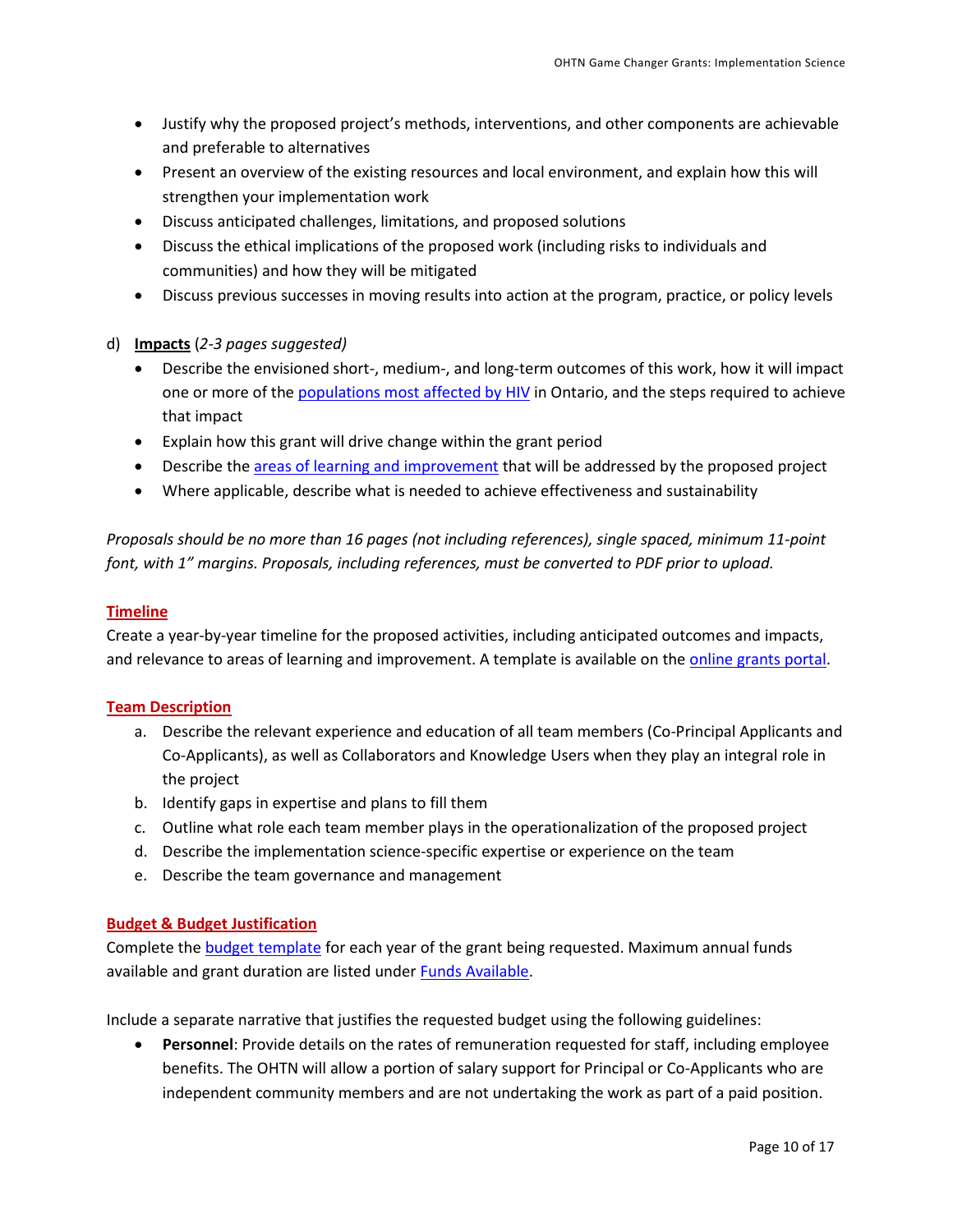- **Program Costs**: Provide details on the purchase of project materials. The need for these expenditures should be explained. Where a piece of material is approved, its title will be vested with the sponsoring institution. This category may also include other expenses associated with piloting or scale-up of interventions, including participants' honorarium.
- **Supplies**: Funds for the purchase of supplies are not intended for the purchase of furniture, office equipment, or other supplies normally purchased by the institution.
- **Evidence-Sharing:** Please itemize all requests for evidence-sharing expenses, including publication costs in open access journals. Please note that this cost should not exceed the price for one open access publication.
- **Other Expenses**: The OHTN will consider requests for computing costs, local travel for data collection, transportation of participants, etc.
- **Travel to Scientific Meetings or Conferences**: Applicants must indicate travel funds requested to attend scientific meetings and conferences in Ontario only. Except in exceptional circumstances, the maximum amount that may be granted for travel in any one year will be \$2,000. This amount is not transferable between fiscal years of a grant, unless previously approved by OHTN program staff.

The OHTN may approve a grant for a lesser amount than what has been requested. In this situation, the applicant(s) may be required to submit a revised budget for the approved amount.

## <span id="page-10-0"></span>**Nominated Principal Applicant CCV**

The Nominated Principal Applicant should include a complete[d Common CV](https://ccv-cvc.ca/indexresearcher-eng.frm) using the CIHR biosketch.

#### <span id="page-10-1"></span>**Co-Principal Applicant CCVs**

Co-Principal Applicants should include a completed [Common CV](https://ccv-cvc.ca/indexresearcher-eng.frm) using the CIHR biosketch.

#### <span id="page-10-2"></span>**Host Institution Information**

Please upload th[e Host Institution Verification Form](https://apply-ohtn-on.smapply.io/protected/resource/eyJoZnJlIjogOTkyMzg1MzAsICJ2cSI6IDE2MTg3N30/) and a letter of support from the Department Head or Executive Officer of the institution sponsoring your application.

#### <span id="page-10-3"></span>**Letters of Support/Collaboration** (maximum 3 letters)

If your data and evidence-sharing activities involve the support or collaboration of external organizations or individuals not listed on the grant, please submit letters of support indicating their approval of, role in, and commitment to your proposed data and evidence-sharing plan. Letters from Collaborators or Knowledge Users will help explain and strengthen their role in the application. Letters of support from decision-makers are particularly significant. Please collate prior to uploading.

#### <span id="page-10-4"></span>**Appendices**

- a. Questionnaires, surveys, or other tools related to the current proposal should be uploaded.
- b. Applicants may upload up to three (3) manuscripts (submitted, accepted for publication, or published) that are relevant to the proposal*.* Manuscripts should be compressed to ensure easy upload.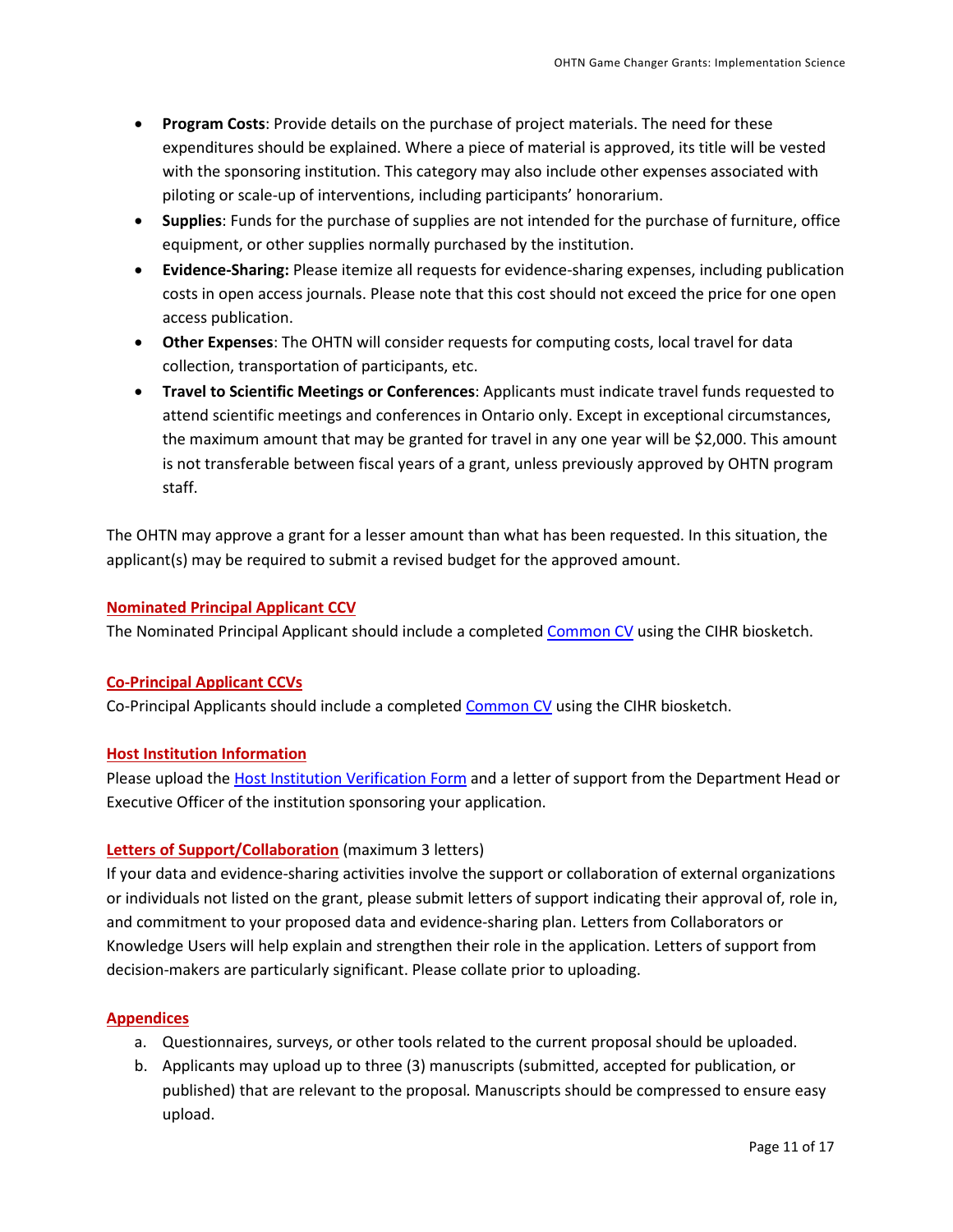c. Applicants may upload up to three (3) products (presentations, testimonials, or summaries) that demonstrate evidence sharing and uptake from previous work.

Please collate all appendices. Note: any attachments exceeding the limits stated above will be removed from the application prior to review at the OHTN's discretion.

## <span id="page-11-0"></span>**Submitting the Proposal**

The complete LOI application must be submitted electronically by **July 18, 2022 at 12:00pm (EST)**. Full applications must be submitted by **October 17, 2022 at 12:00pm (EST).**

No changes can be made to a grant application after the submission deadline.

Please be advised that all application materials and information provided to the OHTN, including personal information such as sexual orientation or HIV status, are kept strictly confidential and only forwarded to the members of the OHTN Review Committee and external grant reviewers, as needed. Submitted information may also be referenced in the review of your application. Please omit any personal information from your application that you do not want shared with these parties. Contact [Arju Nishimura](mailto:anishimura@ohtn.on.ca) if you have any questions.

**Note:** Please allow a sufficient amount of time to ensure successful electronic submission. File limits have been imposed to ensure your application is accessible to reviewers. All forms and uploads from your Financial Administrator or Host Institution must also be complete and submitted by the deadline. If you experience any difficulty with the online process, please notif[y program](mailto:funding@ohtn.on.ca?subject=Technical%20Issue%20with%20OHTN%20Online%20Application%20Portal) staff at least 24 hours prior to the deadline so that any issues may be resolved.

If your application is approved, you will be asked to submit the additional information below:

#### <span id="page-11-1"></span>**Team CCVs**

All additional team members (Co-Applicants, Collaborators, and Knowledge Users) should include a completed [Common CV](https://ccv-cvc.ca/indexresearcher-eng.frm) using the CIHR biosketch.

#### <span id="page-11-2"></span>**Ethics Documents**

Submit collated copies of related ethics board approvals, copies of consent forms to be signed by prospective participants, or other explanatory materials for distribution. Final approved versions should be submitted when available, and annual renewal letters from the relevant REBs should be submitted to the OHTN in a timely manner*.* Draft forms are encouraged if final approved versions are not yet available.

#### <span id="page-11-3"></span>**Signature Page**

Download and complete the [signature page](http://www.ohtn.on.ca/wp-content/uploads/2018/10/Signature_Page-2018.doc) form. The signature page certifies that the signatory supports the application and will assume the role and responsibilities described in the proposal. All members of the research team are expected to sign this document. Please collate prior to submission.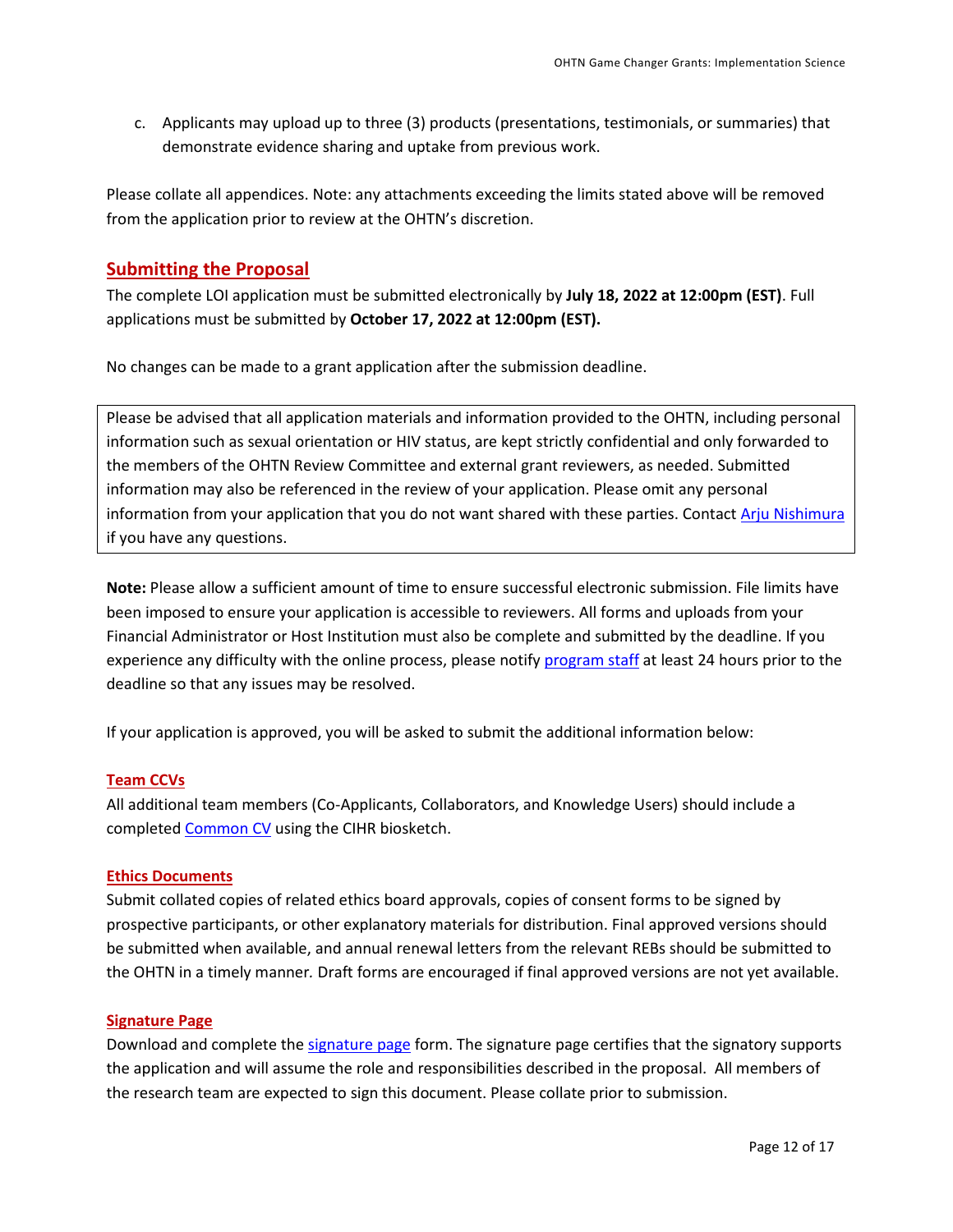## <span id="page-12-0"></span>**Additional Resources**

#### *Additional resources on Implementation Science are available* **[here](http://www.ohtn.on.ca/wp-content/uploads/2019/06/Implementation-Science-Resources-Sept-2019-update.pdf)**

## *The Ontario HIV Epidemiology and Surveillance Initiative (OHESI)*

OHESI provides access to timely, relevant, and comprehensive information about the epidemiology of HIV in Ontario and disseminates this information more widely to different groups of stakeholders. If you are looking for HIV epidemiologic data specific to Ontario, please visit th[e OHESI website.](http://www.ohesi.ca/)

## *The Ontario Cohort Study (OCS)*

OCS data can be used to support evidence production and development of evidence-sharing and impact activities. OCS is a rich source of clinical, socio-behavioural, and population health data. Individuals interested in using OCS will have access to:

- Clinical data obtained through participants' clinic records
- Psychosocial and behavioural data collected through an interviewer-administered standardized questionnaire
- Serological and viral load test data collected by Public Health Ontario Laboratory

All of the data in the OCS is anonymized and cannot be linked back to the participant.

There are two ways to use OCS data:

- Linking with external databases
- Accessing the OHTN cohort study data

Should you decide to access the OCS data, please consider the information below:

- Before the LOI deadline, contact th[e OCS Research Coordinator](mailto:ocsinfo@ohtn.on.ca) to submit your request
- Your LOI application should outline your research objectives/questions related to the OCS and affirm that the OCS Principal Investigator has reviewed them
- Your full application must include a feasibility letter provided by the OCS Principal Investigator
- Please note that between the LOI stage and the full application stage, the OCS will ask you develop an OCS data analysis plan
- Proposals that have been successful in the Endgame review stage will be submitted to the OCS Governance Committee for review
- Successful applications may need Governance Committee approval before funding can be granted

For more information about the OCS, please visit th[e OCS website.](http://ohtncohortstudy.ca/research/#accessing)

#### *Grant Impact Planning*

- [Impact Strategy Assessment Checklist for Grant Applications:](http://researchimpact.ca/wp-content/uploads/2018/08/Impact-Strategy-Assessment-Checklist.pdf) a checklist to help you assess the completeness of your Impact Strategy for research projects and grant applications
- [Impact in Research Grant Applications:](https://www.york.ac.uk/staff/research/research-impact/impact-in-grants/) a guidance and planning sheet that will help you plan how to complete the impact sections of grant applications
- [How to Write a Winning Impact Summary and Pathway to Impact:](https://www.fasttrackimpact.com/post/2017/06/01/how-to-write-an-impact-summary-and-pathway-to-impact) a blog and podcast with guidance about impact summaries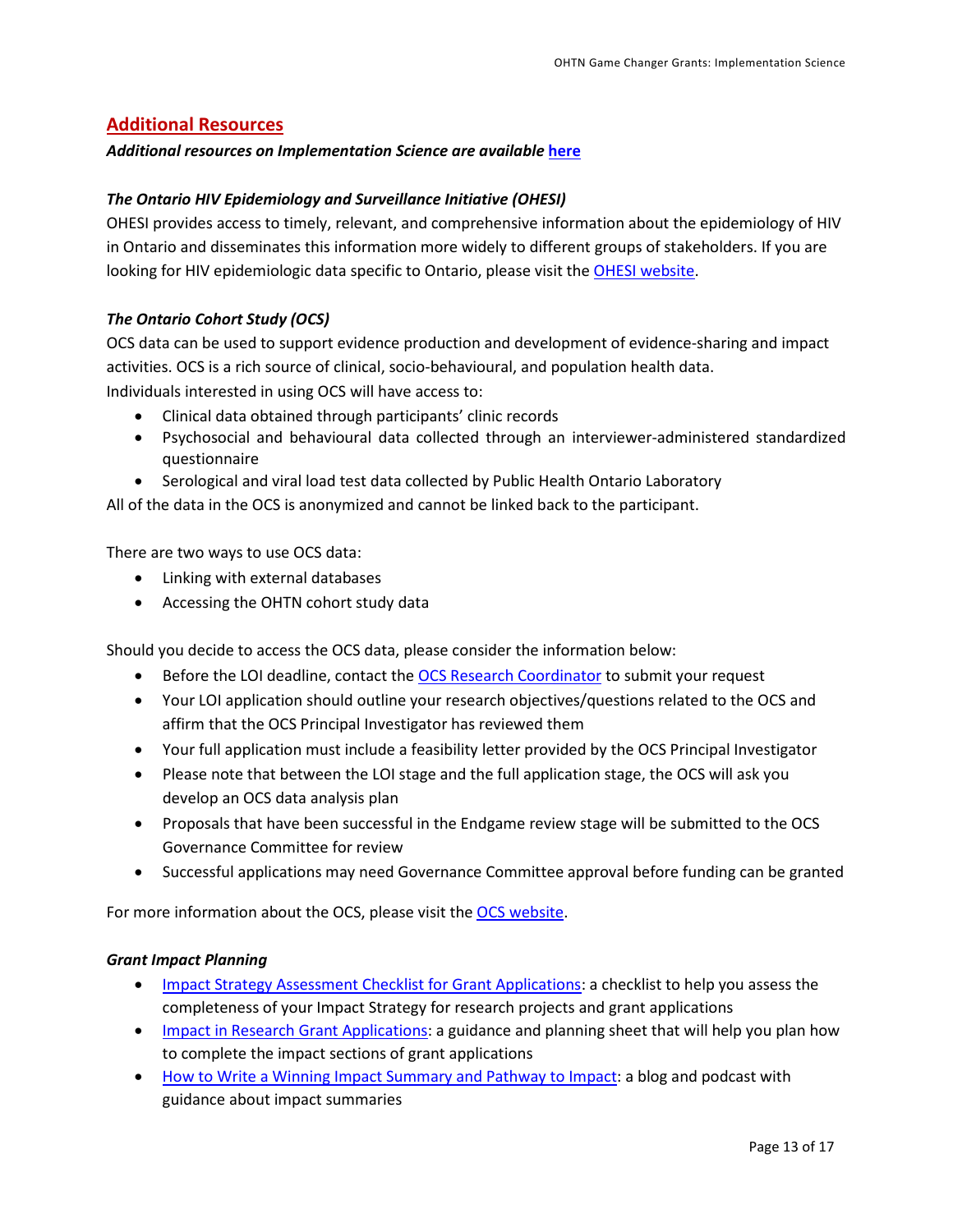• [Supporting Research Impact in Grant Applications](http://researchimpact.ca/supporting-research-impact-in-grant-applications/) : a webinar related to research and practice on research impact planning

## *Knowledge Translation Resources*

- [CIHR's Guide to Knowledge Translation Planning:](http://www.cihr-irsc.gc.ca/e/45321.html) an overview of integrated and end-of-grant KT approaches, including worksheets and sample project proposals
- [Knowledge Translation in Health Care: Moving from Evidence to Practice:](http://www.cihr-irsc.gc.ca/e/40618.html) a compilation of chapters written by experts on a wide range of KT topics.
- [Knowledge Mobilization Planner:](http://www.kmbtoolkit.ca/planning) a user-friendly toolkit from The Ontario Centre of Excellence for Children and Youth Mental Health that connects to a number of other resources.
- [Knowledge Translation Planning Template:](http://www.sickkids.ca/Learning/AbouttheInstitute/Programs/Knowledge-Translation/Resources/Resources.html) a comprehensive, step-by-step tool to address the essential components, developed and refined by The Hospital for Sick Kids and Melanie Barwick

## *General Advice on Grant Writing*

- [Guidebook For New Principal Investigators: Advice on Applying for a Grant, Writing Papers,](http://www.cihr-irsc.gc.ca/e/27491.html#1.5)  [Setting up a Research Team and Managing Your Time](http://www.cihr-irsc.gc.ca/e/27491.html#1.5) by Roderick McInnes, Brenda Andrews and Richard Rachubinski (CIHR)
- [A Guide for Proposal Writing](http://www.nsf.gov/pubs/1998/nsf9891/nsf9891.htm) (National Science Foundation)
- [Research Funding: 10 Tips for Writing a Successful Application](http://www.theguardian.com/higher-education-network/blog/2013/apr/19/tips-successful-research-grant-funding?CMP=twt_gu) (The Guardian)
- **[Ten Ways to Write a Better Grant](http://www.the-scientist.com/?articles.view/articleNo/24622/title/Ten-Ways-to-Write-a-Better-Grant/) (The Scientist)**
- [Ten Simple Rules for Getting Funded](http://journals.plos.org/ploscompbiol/article?id=10.1371/journal.pcbi.0020012) (PLoS Computational Biology)

## <span id="page-13-0"></span>**Evaluation Criteria and Review Process**

LOI applications will be reviewed independently by the OHTN Review Committee for relevance, evidence of community engagement, and potential impact. Successful applicants will be invited to submit a full application.

Full applications will be reviewed independently by the OHTN Review Committee for relevance, impact, efficiency, context sensitivity, sustainability, and feasibility. Based on the review, OHTN's Executive Director will recommend candidates to the OHTN Board for final funding consideration.

- **Relevance:** The proposal has the potential to drive improvements in Ontario's prevention, treatment, and care cascade for one or more priority populations and contributes towards [a rapid](#page-3-3)  [learning health and social system](#page-3-3) for HIV in Ontario.
- **Impact-Focus:** The evidence-sharing and impact plan accompanying each proposal: (a) identifies one or more stakeholders (e.g. community based organizations, clinics, local health integrated networks, policymakers); (b) describes the outcomes of any evidence-sharing and educational activities (e.g. re-designed services or policies) and how they will contribute to achieving the Endgame strategy; and (c) establishes realistic pathways to achieve impact that are informed by what is known about effective evidence sharing (e.g. timely feedback of information to improve organizational performance). Ongoing monitoring and evaluation will be able to confirm that the plans achieved the desired impacts or that corrective action was taken to address identified concerns.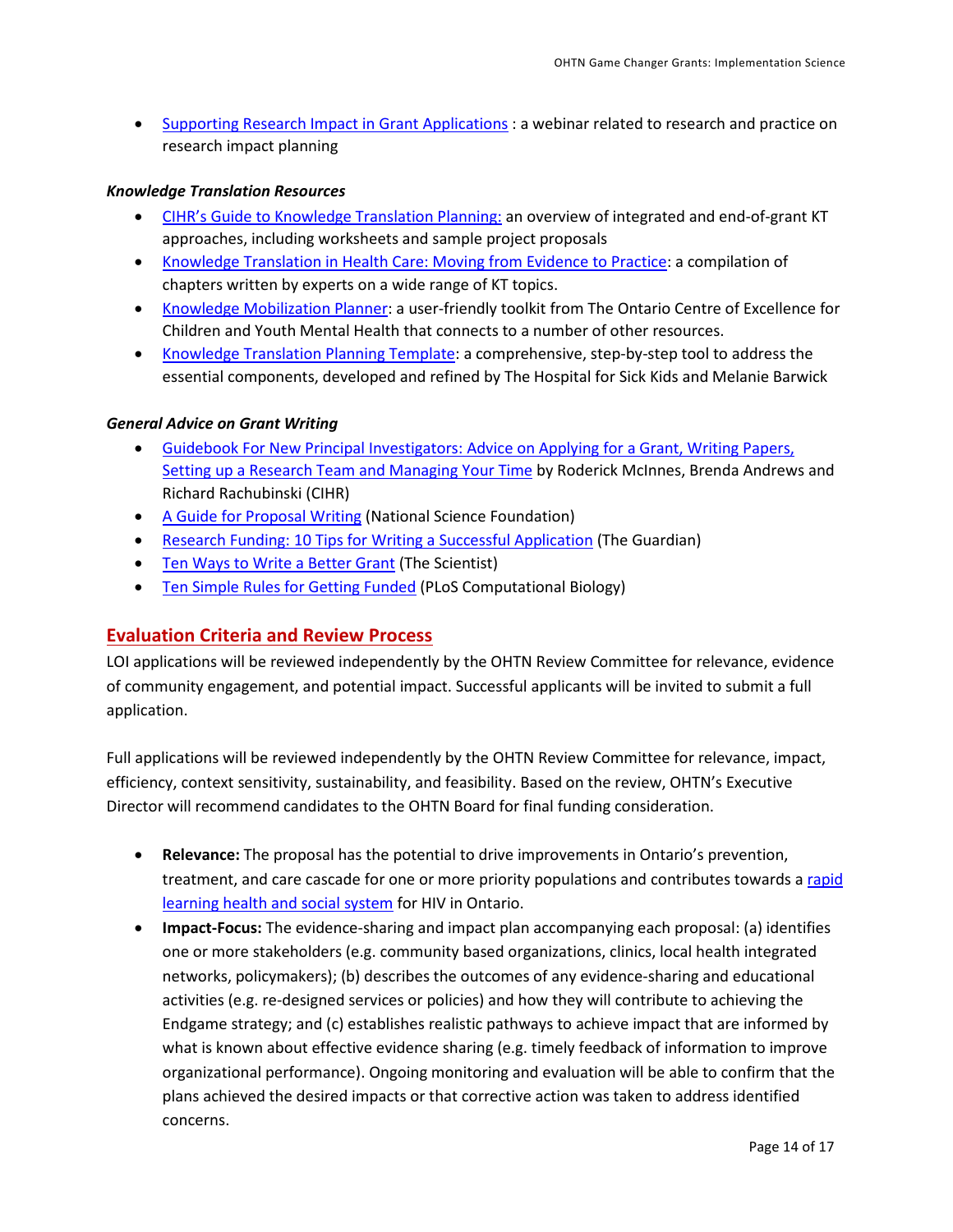- **Efficiency:** The data or evidence used in the proposal is not available from another source. Any data collection or engagement process places a minimal burden on participants (e.g. people living with HIV, ASOs, clinics). The resulting information and insights are available in as close to real time as possible, and participants receive regular updates about the use and impact of the collected information and insights.
- **Context Sensitivity:** The data and evidence-sharing activities or intervention will break new ground or result in findings specific to the Ontario HIV sector. Rapid learning activities will drive change that benefits Ontario. The applicant must have an interest in and the capacity to implement and scale up any programs or interventions being studied or promoted. The interventions themselves must be feasible in the Ontario context (e.g. do not require a level of investment, model of funding, or staffing structure the system cannot support).
- **Good Value for Money and Sustainability:** The benefit or impact of the program or intervention justifies its cost, and the program or intervention is sustainable over time within existing budgets.
- **Feasibility:** The staff, expertise, structures, and budget necessary to deliver the program or intervention are in place. No one else is better positioned to deliver the program or initiative.
- **Approach:** The methodology, measurement, analysis, and ethical considerations are thorough, methodogically rigorous, and will successfully lead to data, evidence-sharing, and impact.

## <span id="page-14-0"></span>**OHTN Engagement Accord**

Successful applicants commit to meet the expectation of the [OHTN Engagement Accord.](http://www.ohtn.on.ca/wp-content/uploads/research-funding/OHTN-Engagement-Accord.pdf) They work in a highly collaborative way to actively engage the communities most affected by HIV; ensure rigorous data, evidence-sharing, and impact activities; build partnerships that can drive change; engage in collaborative knowledge-sharing processes; and demonstrate accountability for the use of grant funds.

## <span id="page-14-1"></span>**Reporting Requirements**

## *Continued release of funds is contingent upon timely receipt of satisfactory progress narrative and financial reports. Failure to submit a report of any kind (within three months of the due date) will preclude the grantee from receiving further financial support from the OHTN.*

The following reporting requirements will help demonstrate the progress and success of the OHTN Game Changer Grants. Report templates are accessible via the [online grants portal.](https://apply-ohtn-on.smapply.io/)

- Initial impact plan
- Annual narrative progress reports (3-5 pages), including questions about deliverables, challenges and successes, additional funding, community engagement, knowledge dissemination, capacity building, and impact
- Annual financial reports detailing how funds were spent
- A final narrative report (5-6 pages)
- A post-final narrative report one year past the end date of the grant to assess progress since the completion of the grant term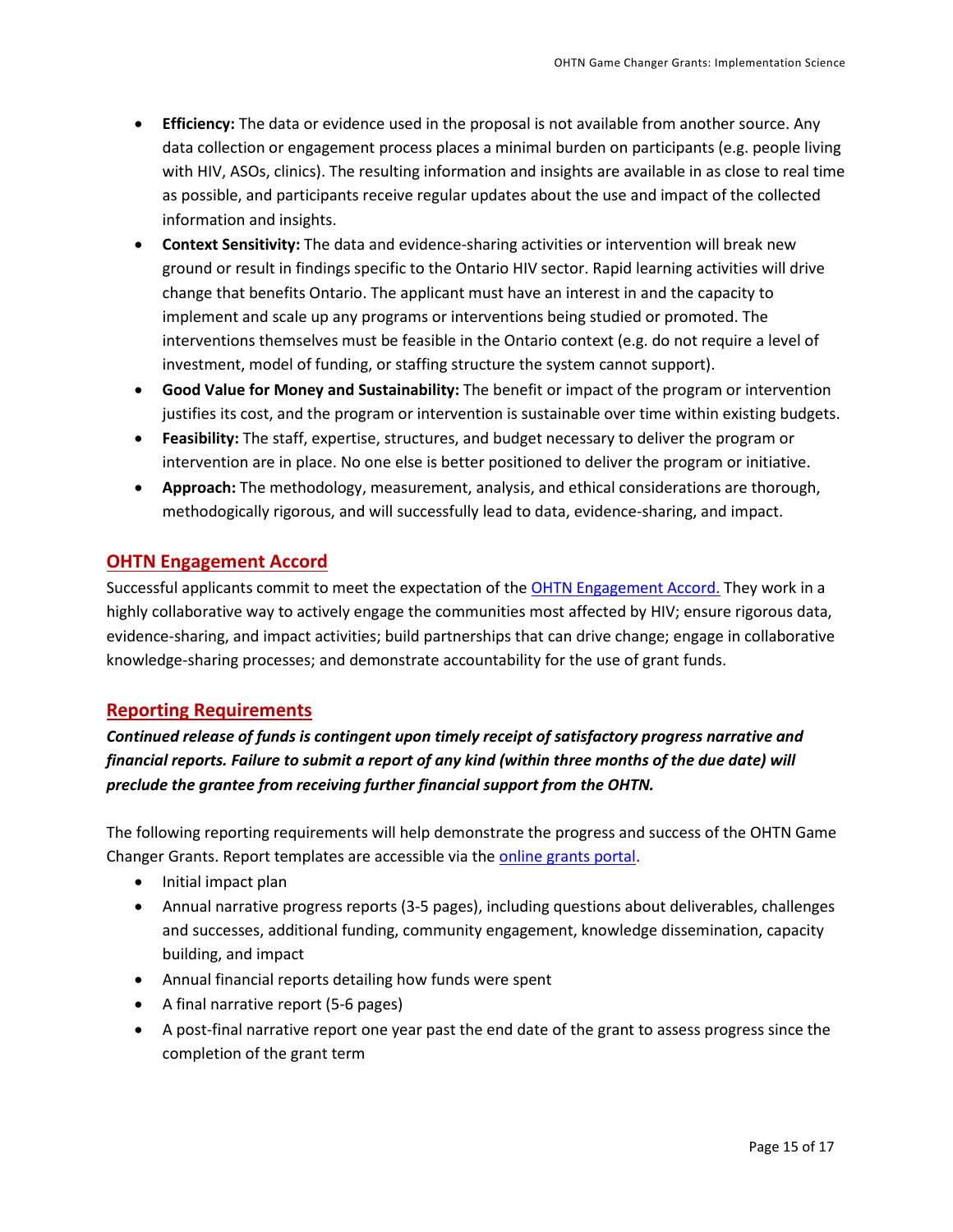OHTN grantees are expected to be leaders in Ontario and an active part of the broader Ontario HIV community and OHTN network, as outlined in the grant [description.](#page-3-1) They will be resources for scientific information and data for policy makers and media.

Grantees will be accountable to the OHTN and to the people living with HIV who are impacted by their work. Successful candidates are expected to work with a Community Advisory Committee (comprised of people living with HIV and their health care providers) to inform the development of data and evidencesharing initiatives and future research priorities. As a condition of ongoing funding, the grantee will be expected to demonstrate collaborations with relevant community stakeholders, and the OHTN will independently verify these.

OHTN staff will work closely with grantees to: understand the context for their work; assist with managing challenges; help them meet their objectives; and understand and help disseminate findings.

## <span id="page-15-0"></span>**Communication Requirements**

- 1. Significant deviations from the original approved objectives, methodologies, budget, or other major changes must receive written authorization from the OHTN prior to implementation. Failure to notify the OHTN in a timely manner may result in termination of funding.
- 2. The OHTN expects applicants to publish their work in appropriate formats, including peer-reviewed publications, where appropriate. The OHTN expects to be notified before OHTN-supported research is published, and requests copies of all publications arising from work supported through this grant to assist the OHTN in its evaluation of this program.
- 3. The OHTN expects the Nominated Principal Applicant to take a leadership role in developing strategies to meet the needs of the priority communities with whom they work. The grantee is expected to collaborate with the OHTN, other OHTN-funded leaders, and community stakeholders in developing such strategies.
- 4. Plain Language Summaries and other materials describing the project will be published on the OHTN website. The OHTN assumes responsibility for disseminating information about project findings contained within submitted reports via the OHTN website. However, OHTN affirms that the results are the intellectual property of the grant recipient and recognizes the need for teams to pursue publication in peer-reviewed publications or other appropriate formats. OHTN staff will work with grant recipients to ensure that its own dissemination efforts do not conflict with their publication plans.
- 5. Funding recipients are also expected to contribute to the OHTN's monitoring and evaluation activities, including but not limited to: participating in evaluation activities (progress teleconferences, progress and final narrative reports, surveys, interviews, etc.) and workshops, and providing data or reports as required for assessing progress and results.
- 6. The following acknowledgement must be included in all publications resulting from data, evidencesharing, and impact activities supported by the OHTN: *This project is supported by a grant from the Ontario HIV Treatment Network (OHTN).*